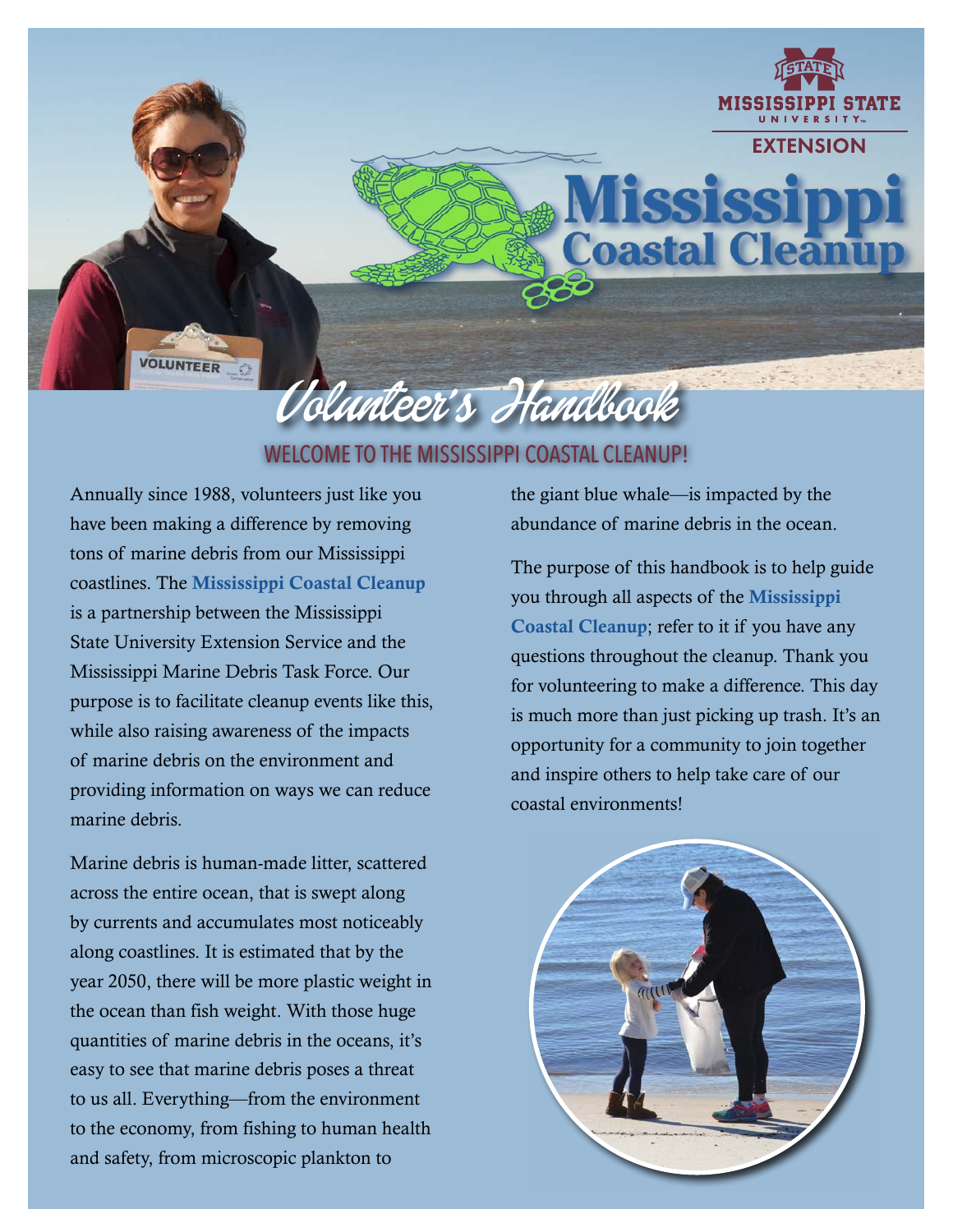## WE RECOMMEND *YOU* BRING: WE WILL PROVIDE:

- $\blacksquare$  Water (preferably in a reusable bottle!)
- Closed-toe shoes
- $H$ at
- n Sunscreen
- Gloves
- An enthusiastic attitude!

- Data cards and clipboard
- **n** Pencils
- Bags
- $\blacksquare$  Surgical gloves
- $\blacksquare$  First aid
- $\blacksquare$  Hand sanitizer

# Volunteer Instructions

- 1. The first thing to do upon arrival is identify your site captain and sign in.
- 2. You must be 18 years or older to sign in. An adult must accompany minors. If you are in a group, only one person needs to sign in for the group.
- 3. Volunteers should work in pairs or small groups.
- 4. Each pair or group of volunteers will receive 1 data card, 1 pencil, 1 clipboard, gloves, 1 black trash bag, and 1 white trash bag.
- 5. You will be separating recyclables. White bags are for rigid plastic items that are to be recycled. Black trash bags are for general debris items. See the Trash Separation section for more details on how to separate trash.
- 6. When you are finished, bring the white bags of rigid plastic to the recycling coordinator. Leave the black bag of debris at your site's designated location as identified by your site captain.
- 7. Turn in your data cards to your site captain. This is required to receive your lunch cards. (Lunch will be provided 11 a.m.–1 p.m.)

# Data Collection

- 1. You need to fill out a data card for your first bag of trash only.
- 2. When filling out the data form, document all trash found, including the recyclables you have separated into the white bags, until your first black trash bag is filled.
- 3. Once your first black trash bag is filled, you may stop recording.
- 4. Keep your data cards until you are finished. When you are done, fill out the total number of trash bags your team has filled during your cleanup.
- 5. Be sure to include on the front of the data card:
	- Your cleanup site name
	- Your zone/county
	- Number of people working in your group
- 6. Be sure to include on the back:
	- Tally and total count of items found for first bag of trash filled per group
	- Total number of black trash bags filled
	- Total number of white trash bags filled
	- Estimated weight of all trash bags
	- Any dead/injured animals found

### *Ask your site captain if you have any questions about data collection.*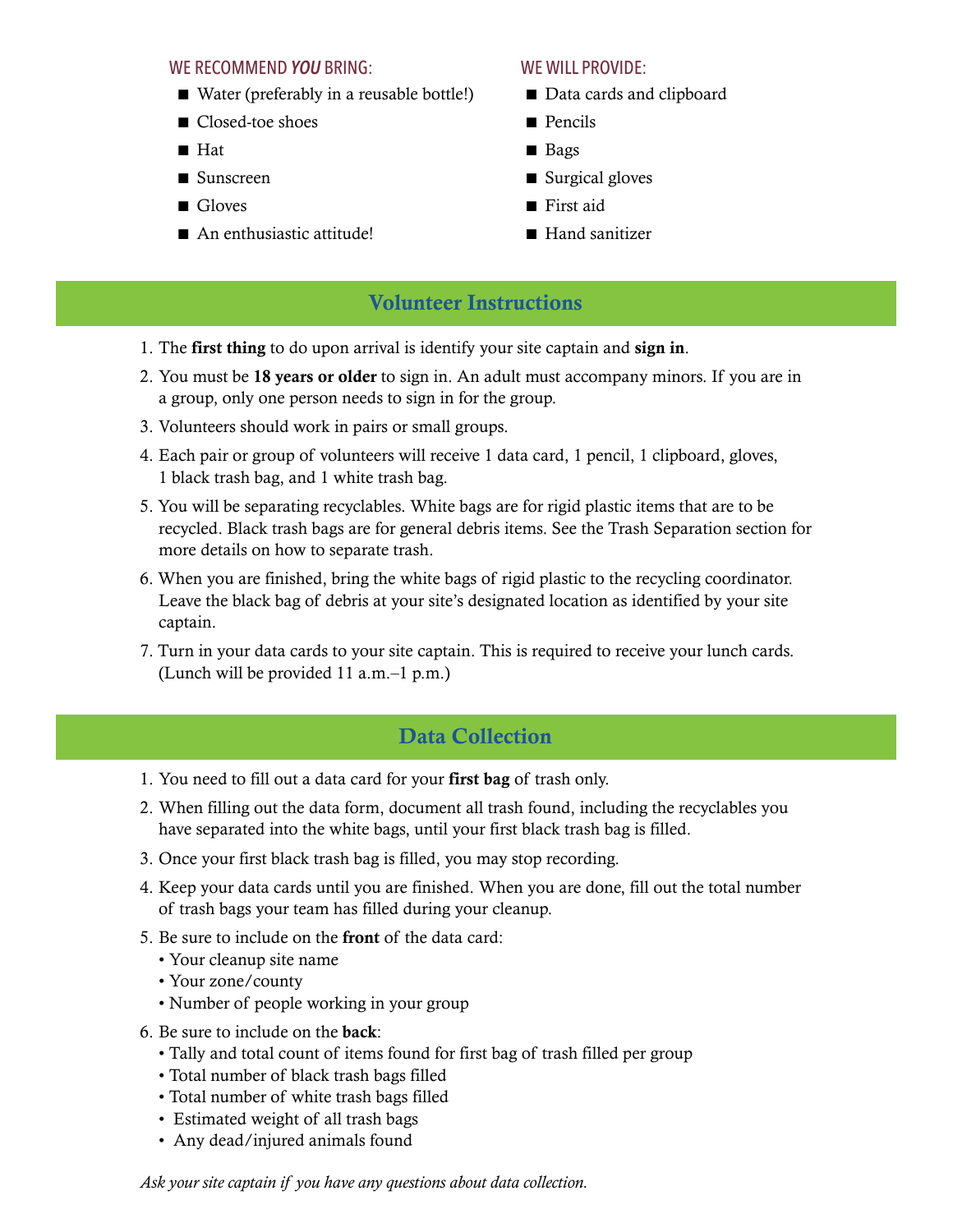## Trash Separation

Mississippi Coastal Cleanup has partnered with TerraCycle™ to recycle plastic collected during the cleanup. This plastic will be recycled and turned into new plastic products. Below is a list of plastic items that should be separated and collected in the white trash bags.

| Recycle items with these numbers:                                  |  |  |  |  |
|--------------------------------------------------------------------|--|--|--|--|
|                                                                    |  |  |  |  |
|                                                                    |  |  |  |  |
| To learn more about TerraCycle,<br>visit www.terracycle.com/en-US/ |  |  |  |  |

| <b>Examples of Plastic Items</b>                                                                                                                                                                                                                  |                                                                                                                                                                                                                                            |  |  |  |
|---------------------------------------------------------------------------------------------------------------------------------------------------------------------------------------------------------------------------------------------------|--------------------------------------------------------------------------------------------------------------------------------------------------------------------------------------------------------------------------------------------|--|--|--|
| soda bottles<br>water bottles<br>mouthwash bottles<br>cleaner bottles<br>laundry detergent bottles<br>milk jugs<br>medicine bottles<br>pill bottles<br>shampoo bottles<br>soap bottles<br>juice bottles<br>condiment bottles<br>yogurt containers | plastic cups<br>plastic cutlery and plates<br>plastic lids<br>plastic buckets<br>plastic trays<br>plastic funnels<br>plastic tubes<br>plastic containers<br>plastic auto parts<br>plastic molds<br>plastic beach toys<br>plastic furniture |  |  |  |
|                                                                                                                                                                                                                                                   |                                                                                                                                                                                                                                            |  |  |  |

If you have any questions about separating recyclables, don't hesitate to ask your site captain or the recycling coordinator, who will be at the recycle drop-off station.

## Lunch Sites

Lunch is from 11 a.m. to 1 p.m. **Lunch cards are required to receive lunch.** You will receive lunch cards from your site captain after you have completed your cleanup.

### HARRISON COUNTY

Barksdale Pavilion at Jones Park *Sponsored by RPM Pizza and the Gulfport Rotary Club* 

### HANCOCK COUNTY

Washington Street Pavilion Burger Cookout *Sponsored by Office of Congressman Steven Palazzo and the Bay-Waveland Rotary Club*

### JACKSON COUNTY

MGCCC Jackson County Campus, Estuarine Education Center *Sponsored by The Shed Barbeque & Blues Joint*

## Prize Drawings

Prizes will be drawn *at the lunch locations*. Volunteers must *be present* at lunch sites during lunch hours to win. Lunch cards are the tickets for entry to the giveaway. To participate, volunteers must fill out the information on their lunch cards. This year's prizes include kayaks, T-shirts, and more.

## Thank You!

The Mississippi Coastal Cleanup Program annually engages thousands of volunteers, removes tons of trash, raises marine debris awareness, and educates people about marine debris prevention and impacts across the Mississippi coast. This program would not exist without sponsors and volunteers like you! Thank you for all your hard work and support!

If you have any other questions, please visit our website www.mscoastalcleanup.org to access our frequently asked questions (FAQ) or to contact us.